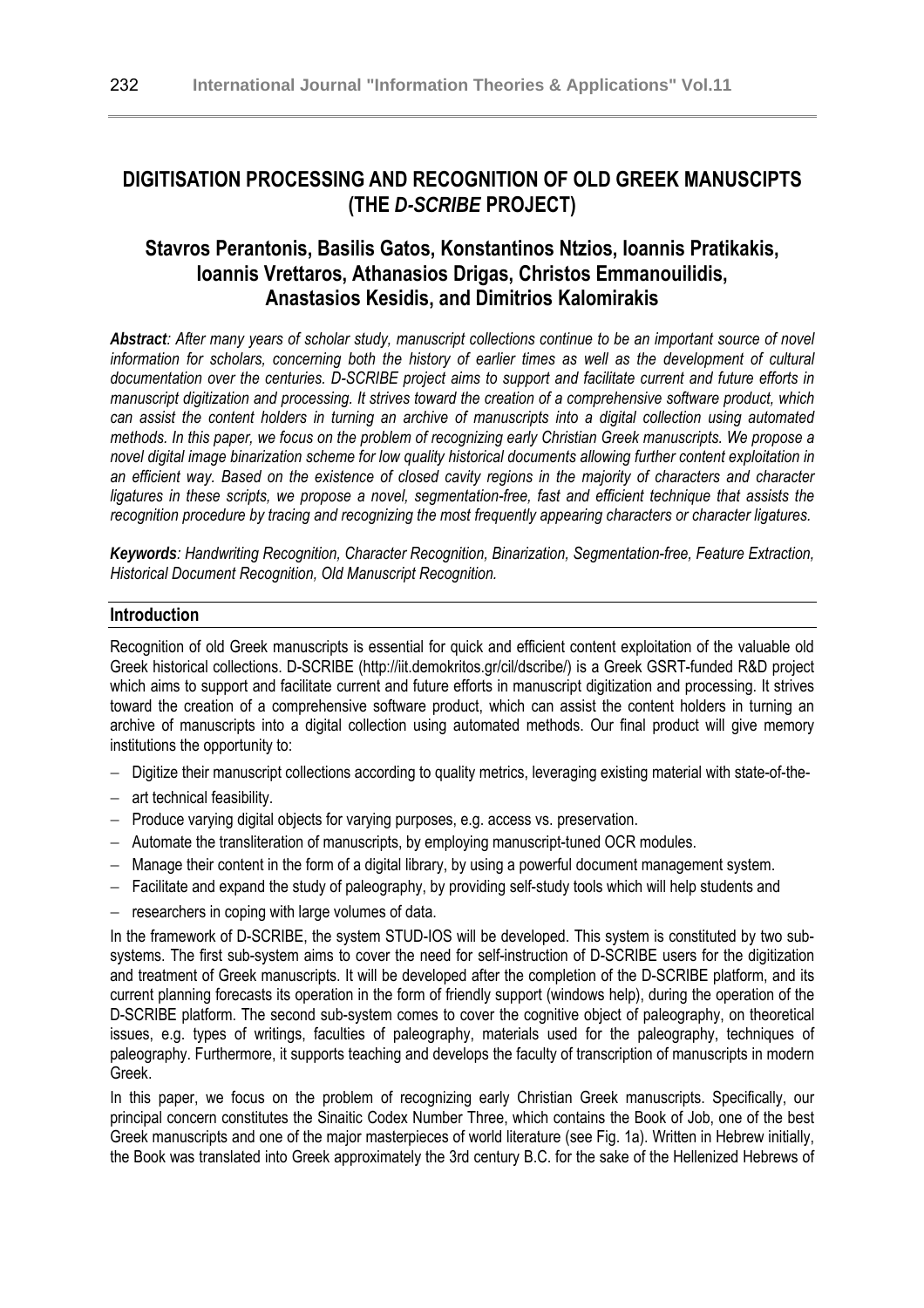Alexandria. We propose a novel digital image binarization scheme for low quality historical documents allowing further content exploitation in an efficient way. Based on the existence of closed cavity regions in the majority of characters and character ligatures in these scripts, we propose a novel, segmentation-free, fast and efficient technique that assists the recognition procedure by tracing and recognizing the most frequently appearing characters or character ligatures.

In the field of handwritten character recognition a great progress has occurred during the past years [Vinciarelli, 2002]. Many methods were developed for a variety of applications like automatic reading of postal addresses [Lu, 2002], fax forms [Hirano, 2001] and bank checks [Xu, 2001], form processing, etc. In the literature, two main approaches can be identified: the global approach [Suen, 1993] and the segmentation approach [Kavallieratou, 2002]. The global approach entails the recognition of the whole word while the segmentation approach requires that each word has to be segmented into letters. Some approaches that do not involve any segmentation task are based on concepts and techniques that have been used in object recognition with occlusions [Chen, 2003]. According to these approaches, significant geometric features such as short line segments, enclosed regions and corners are extracted from a fully unsegmented raw document bitmap by methods like template matching [Duda, 1973], peephole method [Mori, 1992], n-tuple feature [Jung, 1996] and hit-or-miss operator [Gonzalez, 1992].





(a) Early Christian Greek manuscript (b) Identified characters or character ligatures that contain closed cavities

#### **Fig. 1.**

Traditional techniques for handwriting recognition cannot be applied to early Christian Greek manuscripts written in lower case letters, since continuity between characters of the same or consecutive words does not permit character or word segmentation. Furthermore, the aforementioned manuscripts entail several unique characteristics as in the following:

- − High script standardization. Although, we refer to handwritten manuscripts, the corresponding characters are highly standardized since the manuscripts are immediate predecessors of early printed books.
- − Frequent appearance of character ligatures
- − Frequent appearance of closed cavities in the majority of character and character ligatures. As shown in Fig. 1b, closed cavities appear in letters "α", "ο", "σ", "ε", "δ", "ω", "π", "θ", "φ" as well as in letter ligatures "σπ", "εσ" etc. These constitute 60% of complete character set used in a typical old Greek manuscript.

The continuity between characters of the same or consecutive words guided us to develop a segmentation-free recognition technique as a fundamental assistance to Old Greek handwritten Manuscript OCR. Based on the existence of closed cavities in the majority of characters and character ligatures, we propose a technique for the detection and recognition of characters that contain closed cavities. It is a novel method whose originality is based on two aspects. First, a novel segmentation-free approach based on the detection of the closed cavities. This aids toward the proposed character representation since the hole regions exist in the majority of characters and character ligatures. Second, novel features are used that are based on the protrusions in the outer contour of the connected components that contain closed cavities.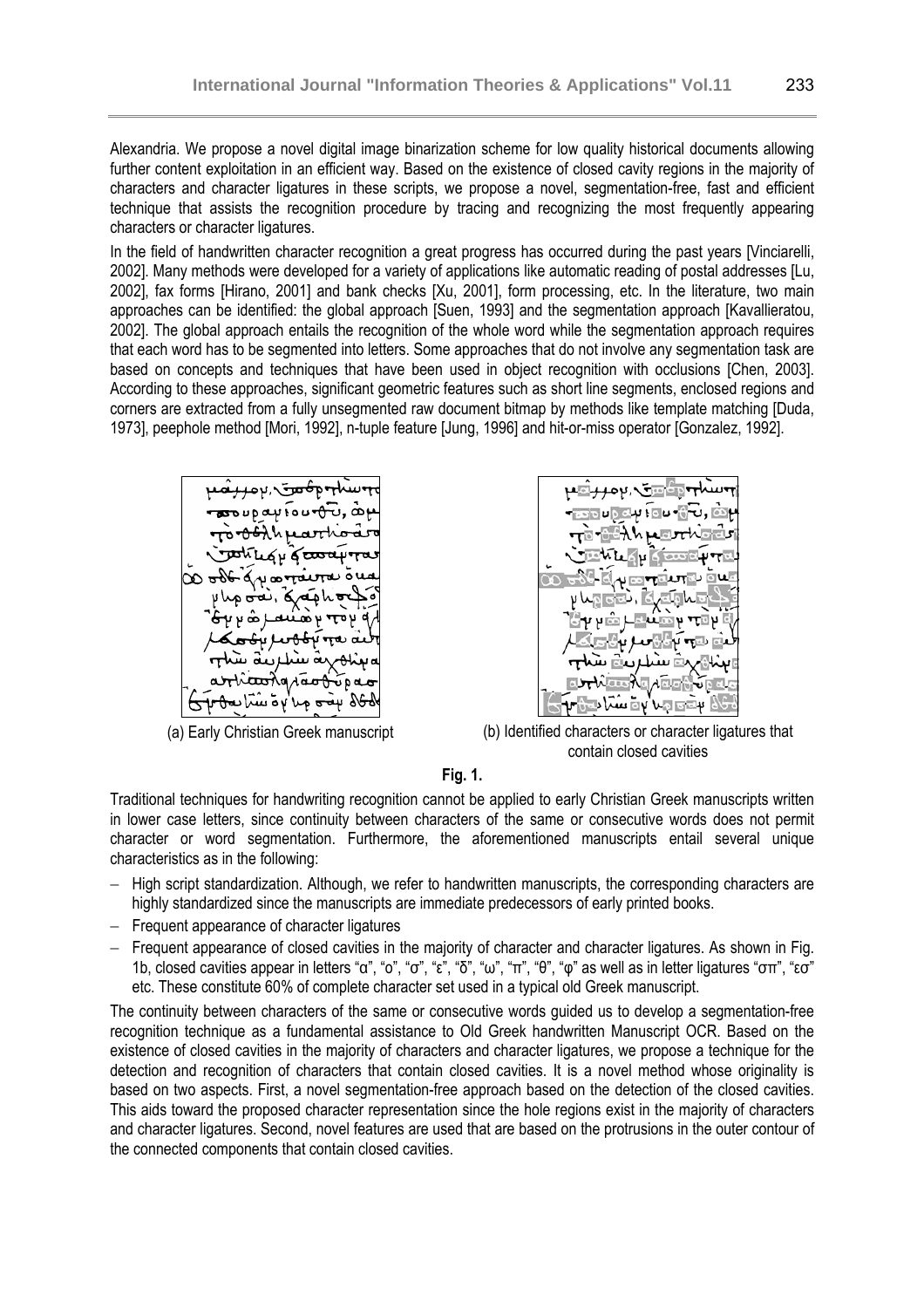The proposed methodology consists of several distinct stages. First, we apply a binarization and image enhancement technique to get an improved quality black and white (b/w) image. Second, we trace closed cavities that exist in character bodies. We suggest a novel fast algorithm based on processing the white runs of the initial b/w image. This algorithm permits the extraction of the character closed cavities but rejects closed cavities of larger dimension, such as closed cavities inside frames, diagrams, etc. In the next step, all closed cavities in characters are initially grouped into several categories based on their spatial proximity and topology. In this way, character closed cavities are classified as: a single closed cavity, two horizontal neighboring closed cavities, three horizontal neighboring closed cavities, four horizontal neighboring closed cavities, two vertical closed cavities and two vertical neighboring patterns that consist of a single closed cavity and two neighboring closed cavities (see Table 1). The final stage of our approach concerns classification of the aforementioned closed cavity patterns into a character or a ligature. It is based on the protrusions that appear in the outer contour outline of the connected components which contain the character closed cavities. The proposed novel recognition methodology, as well as the initially applied binarization and image enhancement tasks are fully described in the following sections.



#### **Image Binarization and Enhancement**

Binarization is the starting step of most document image analysis systems and refers to the conversion of the gray-scale image to a binary image. Since historical document collections are most of the times of very low quality, an image enhancement stage is also essential. In the literature, the binarization is usually reported to be performed either globally or locally. The global methods (global thresholding) use a single threshold value to classify image pixels into object or background classes [Otsu, 1979], whereas the local schemes (adaptive thresholding) can use multiple values selected according to the local area information [Kim, 1996]. Most of the proposed algorithms for optimum image binarization rely on statistical methods, without taking into account the special nature of document images [Niblack, 1986]. Global thresholding methods are not sufficient for document image binarization since document images usually have poor quality, shadows, nonuniform illumination, low contrast, large signal-dependent noise, smear and strains. Instead, adaptive to local information techniques for document binarization have been developed [Sauvola, 2000].



**Fig. 2.** Block diagram of the proposed methodology for low quality historical document text preservation.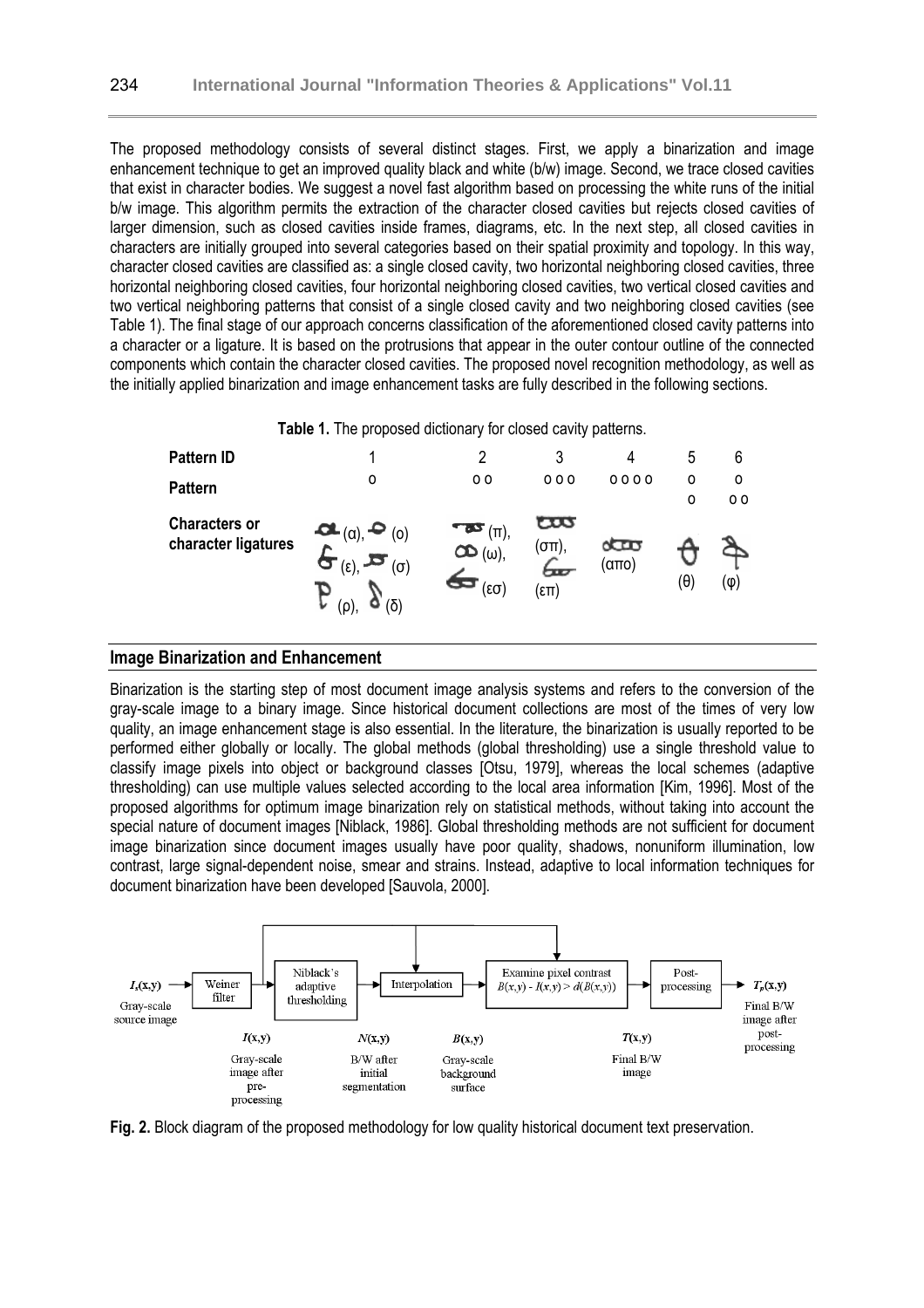The proposed scheme for image binarization and enhancement is described in [Gatos, 2004] and consists of five distinct steps (see Fig. 2): a pre-processing procedure using a low-pass Wiener filter, a rough estimation of foreground regions using Niblack's approach [Niblack, 1986], a background surface calculation by interpolating neighboring background intensities(see Fig. 3), a thresholding by combining the calculated background surface with the original image and finally a post-processing step that improves the quality of text regions and preserves stroke connectivity. An example of the image binarization and enhancement result is demonstrated in Fig 4.







(a) Original image (b) Background surface *B*

**Fig. 3.** Background surface estimation



### **Fig. 4.** Image binarization and enhancement example

### **Character Closed Cavity Detection**

Several closed cavity detection algorithms exist, mainly based on contour following techniques that distinguish the external from internal contours [Xia, 2003]. We suggest a novel fast algorithm for closed cavity detection based on processing the white runs of the b/w image. In the following, a step-by-step description of the proposed algorithm, is given.

*Step 1*. All horizontal and vertical image white runs that neighbor with image borders or have a length greater than *L,* get flagged, where *L* denotes a typical length which reflects character size. The proposed algorithm for closed cavity detection extracts only the character closed cavities and not other closed cavities of larger dimension, with white run length greater than *L*, such as closed cavities inside frames, diagrams etc.;

*Step 2*. All horizontal and vertical white runs of non-flagged pixels that neighbor with the flagged pixels of step 1, get flagged as well;

*Step 3*. Repeat step 2 until no pixel remains to be flagged;

*Step 4.* All remaining white runs of non-flagged pixels belong to image closed cavities. Closed cavities with very small area are ignored.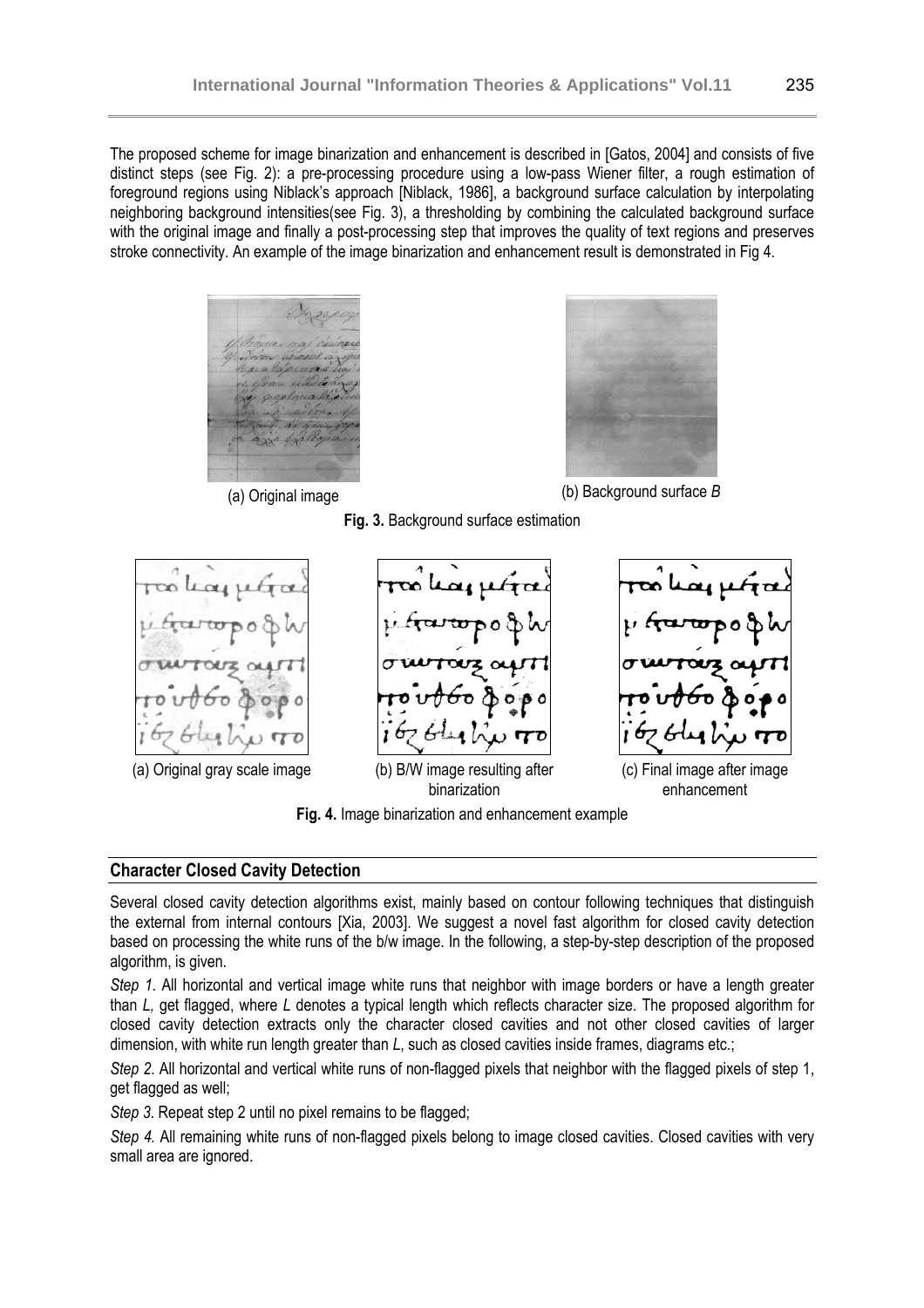

An example of the proposed closed cavity detection algorithm is demonstrated in Fig.5.

**Fig. 5.** Closed cavity detection algorithm: (a)-(e) Resulting image after 1,2,3,4 and 5 iterations, respectively.

In early Christian Greek manuscripts, a single character or character ligature may contain more than one closed cavities. Therefore, it is imperative to examine whether the detected closed cavities can be grouped together. This is done by taking into account their spatial proximity and topology leading to the construction of a dictionary. Table 1 shows the proposed dictionary structure. At the last row of this Table, we indicate the corresponding characters and character ligatures.

#### **Feature Estimation**

Feature extraction is applied to characters that contain one or more closed cavities. The proposed method for character isolation creates a bounding box around the character guided by the spatial relationship between the contours of the closed cavity and the outer contour of the connected component. The feature estimation stage identifies all segments that belong to a protrusion in the outer contour of each isolated character. It is applied in two consecutive modes: a vertical and a horizontal mode. The vertical mode is used to describe the protrusible segments that may exist either at the top or at the bottom of the character while the horizontal mode is used to describe the protrusible segments that may exist on the right side of the character. The feature set which is composed of 9 features F ={f1, f2,…, f9} expresses the probability of a segment being part of a protrusion. Features {f1, f2, f3} describe the protrusible segments that may appear on the top of the character, features {f4, f5, f6} describe the protrusible segments that may exist at the bottom of the character and features {f7, f8, f9} describe the protrusible segments that may exist on the right side of the character. We have not taken into account segments that may belong to left protrusions, due to our observation that in all cases they correspond to a letter ligament rather than the main body of a character. An example of the estimated features is given in Fig. 6. One may observe a set of nine (9) cells which enable the visualization of feature values. Each cell position corresponds to the position of the respective protrusible segment in the set F.



**Fig 6**. Feature estimation example for characters "α"

### **Experimental Results**

The purpose of the experiments was to test the classification performance of the handwritten manuscripts with respect to the proposed closed cavity detection and feature extraction techniques. The overall experimental samples originate from three different writers of the Book of Job collection, manually labeled with the correct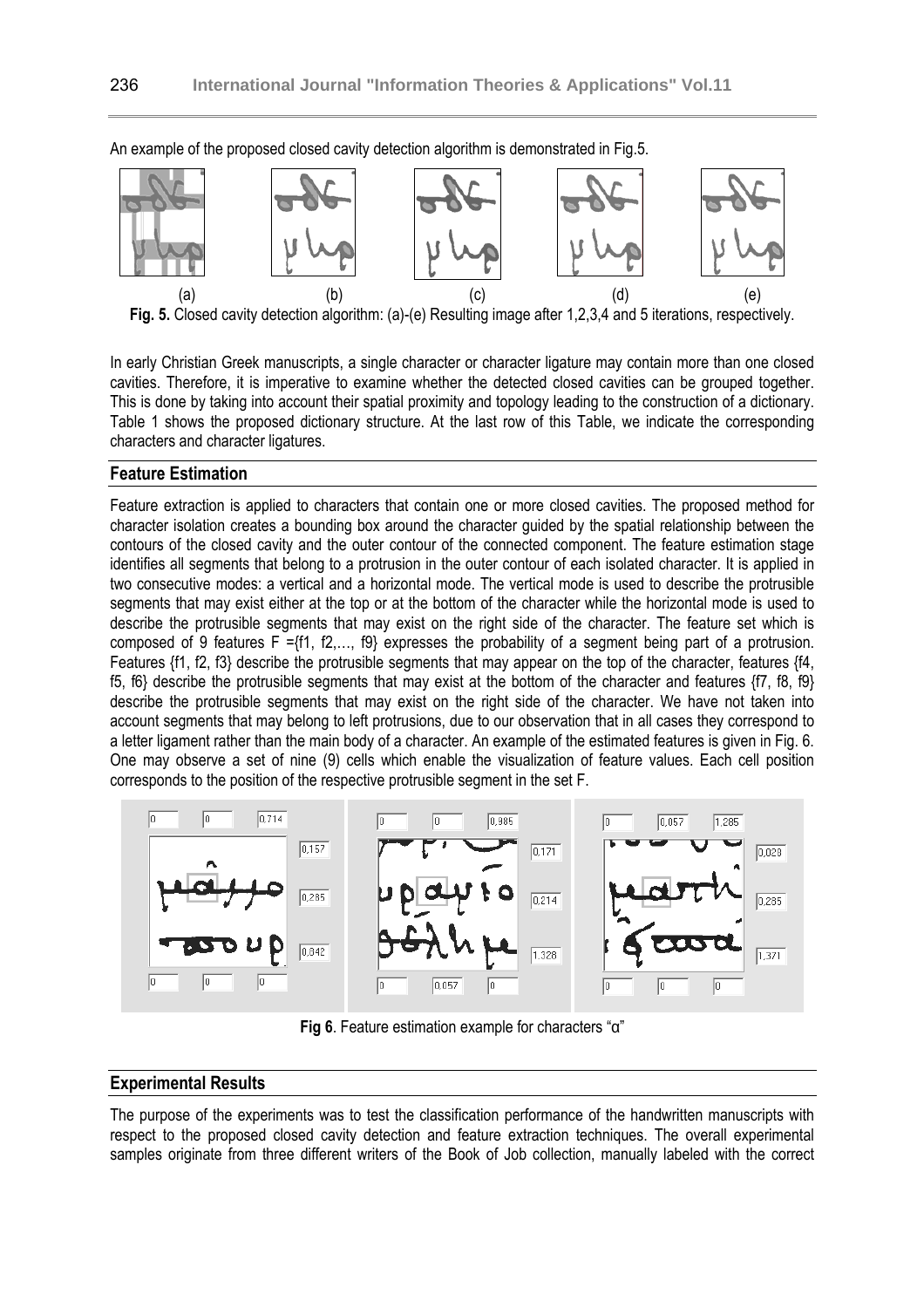answers. We have built a dictionary of closed cavity patterns that contains a total of 967 characters and character ligatures. A detailed distribution of the underlying patterns along with their spatial configuration, is shown in Table 2. We mention that the majority of characters are classified as having one or two adjacent closed cavities. Furthermore, as it is shown at Table 1, it is worth noticing that since patterns with ID 4-6 correspond to a unique character or character ligature, detection leads directly to the classification of the corresponding characters.

**Table 2.** The dictionary of closed cavity patterns including the number of pattern occurrences.

| <b>Pattern ID</b>  |     |     |     |      |    |     |
|--------------------|-----|-----|-----|------|----|-----|
| <b>Pattern</b>     |     | 00  | 000 | 0000 |    | o o |
| <b>Occurrences</b> | 786 | 130 |     |      | 30 |     |

The first set of experiments tested the performance of the closed cavity pattern detection algorithm. We recall that the dataset involved in our experiments have been preprocessed with a binarization and image enhancement algorithm. Due to this, we have worked on images of improved quality (see Figure 4).

The closed cavity detection algorithm requires no training and all of the available labeled samples were used as a test set. Table 3 shows the results obtained by applying the algorithm, indicating the recall and the precision rates for each one of the closed cavity patterns. Recall is the number of correct closed cavities found divided by the total number of existing closed cavities. Precision is the number of correct closed cavities found divided by the total number of closed cavities found. As seen from Table 3, the performance on both recall and precision is satisfactory.

**Table 3.** Recall / Precision for the characters or character ligatures in each of the closed cavity patterns.

| ID | Recall (%) | Precision (%) |
|----|------------|---------------|
|    | 95,81      | 97,42         |
| 2  | 94,61      | 86,62         |
| 3  | 100,00     | 53,85         |
| 4  | 100,00     | 100,00        |
| 5  | 84,37      | 96,43         |
| 6  | 87,50      | 100,00        |

The second set of experiments evaluates the performance of the proposed character and character ligature recognition approach by measuring the classification performance of state-of-the-art classification algorithms. The experiments focus on characters and character ligatures that correspond to patterns with ID 1-2 (Table 1), since these patterns appear in a great variety of characters. Furthermore, patterns with ID 4-6 correspond to a unique character or character ligature and its subsequent detection implies a direct classification. The experiment involved two steps: the training and testing of a statistical classifier. The focus of the experiments was on testing suitability of the extracted features.

To that end, characters and character ligatures coming from 3 different writers (referenced as wr1, wr2 and wr3, respectively – Table 4) were gathered into two different datasets CL1 and CL2. CL1 dataset corresponds to Pattern ID 1, while CL2 dataset corresponds to Pattern ID 2 (Table 1). In Table 4, in the columns that concern the Training and Test set, we clearly indicate the percentage of the corresponding characters used in the experiment. More specifically, for the training stage, we use different percentages of the complete character set from writers wr1 and wr2, while for the Testing stage, we use the remaining percentages for the complete character set for either the case of writer wr1 and wr2 or the case or writer wr3. Within each dataset, the feature extraction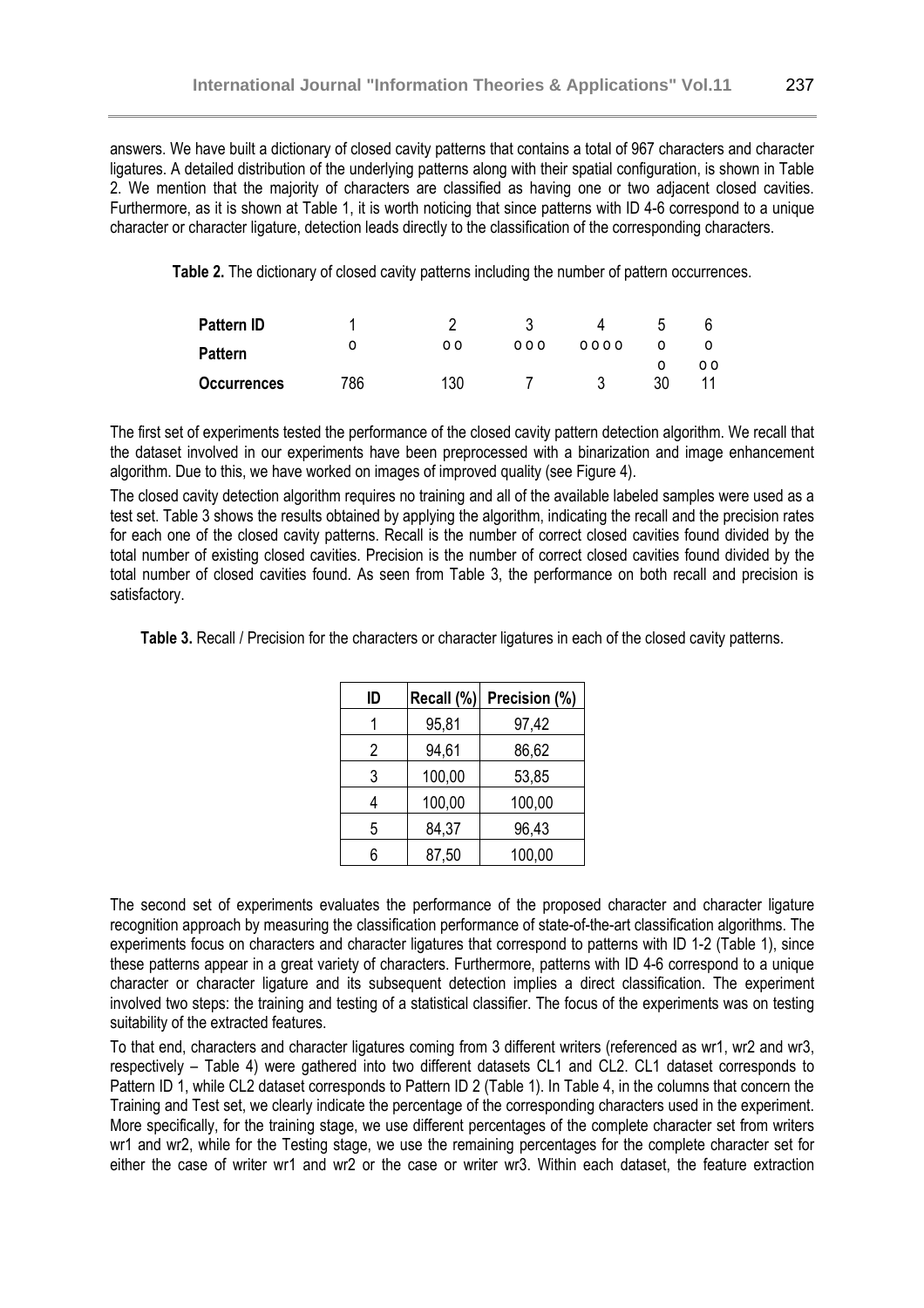algorithm was applied to each character or character ligature. To measure the generalization performance of the trained classifiers, a splitting of data is necessary. Thus, a series of different scenarios with various ways of splitting has been constructed. Table 4 lists the scenarios for CL1 and CL2.

| ID      | <b>Samples</b> | <b>Training</b>     | <b>Test</b>        |  |
|---------|----------------|---------------------|--------------------|--|
| $CL1-1$ | 754            | 70 (10% wr1, wr2)   | 684 (90% wr1, wr2) |  |
| $CL1-2$ | 754            | 147 (20% wr1, wr2)  | 607 (80% wr1, wr2) |  |
| $CL1-3$ | 479            | 147 (20% wr1, wr2)  | 332 (100% wr3)     |  |
| $CL1-4$ | 402            | 70 (10% wr1, wr2)   | 332 (100% wr3)     |  |
| $CL1-5$ | 1086           | 754 (100% wr1, wr2) | 332 (100% wr3)     |  |
| $CL2-1$ | 123            | 12 (10% wr1, wr2)   | 111 (90% wr1, wr2) |  |
| $CL2-2$ | 123            | 24 (20% wr1, wr2)   | 99 (80% wr1, wr2)  |  |
| $CL2-3$ | 73             | 12 (10% wr1, wr2)   | 61 (100% wr3)      |  |
| $CL2-4$ | 85             | 24 (20% wr1, wr2)   | 61 (100% wr3)      |  |
| $CL2-5$ | 184            | 123 (100% wr1, wr2) | 61 (100% wr3)      |  |

**Table 4.** Training set / Test set configuration for the CL1 and CL2 datasets

The classification step was performed using two well known classification algorithms, K-NN and Support Vector Machines (SVM) [Theodoridis, 1997]. K-NN was used in two variants, with L1 norm and L2 norm. Moreover, exhaustive search took place in order to determine the value of neighbors (k) that gave the best score. On the other hand, SVM was used in conjunction with the Radial Basis Function (RBF) kernel, a popular, generalpurpose yet powerful kernel. Again, a grid search was performed in order to find the optimal values for both the variance parameter (γ) of the RBF kernel and the cost parameter (c) of SVM. The results for CL1 and CL2 datasets along with the optimal parameter values are listed in Table 5 and Table 6, respectively. The scores that were achieved in both datasets were very high even in cases where the samples were few. This particular aspect is very encouraging, since it proves the good generalization performance of the algorithms. Furthermore, the fact that the algorithms were able to generalize so well, is also due to the robust feature extraction scheme.

**Table 5.** Algorithmic performance for the CL1 dataset. Numbers in parenthesis represent the parameters used for achieving the optimal scores. The ID column corresponds to the different scenarios as shown in Table 4. For the SVM kernel, the number of support vectors found is also given.

| ID      | KNN-L1         | KNN-L <sub>2</sub> | SVM-rbf                                |
|---------|----------------|--------------------|----------------------------------------|
| $CL1-1$ | $90.49(k=1)$   | $90.78(k=1)$       | 93.42 ( $y=0.94$ , $c=50$ , SVs=45)    |
| $CL1-2$ | $94.06 (k=1)$  | $93.73(k=1)$       | 95.05 ( $y=0.98$ , $c=50$ , SVs=62)    |
| $CL1-3$ | $97.89(k=2)$   | $97.59(k=2)$       | 97.89 ( $y=0.04$ , $c=50$ , SVs=63)    |
| $CL1-4$ | $94.27 (k=1)$  | $96.08 (k=1)$      | 97.28 ( $y=0.2$ , $c=100$ , $SVs=42$ ) |
| $CL1-5$ | $98.19 (k=10)$ | $98.19(k=4)$       | 98.49 ( $y=0.8$ , $c=1$ , SVs=216)     |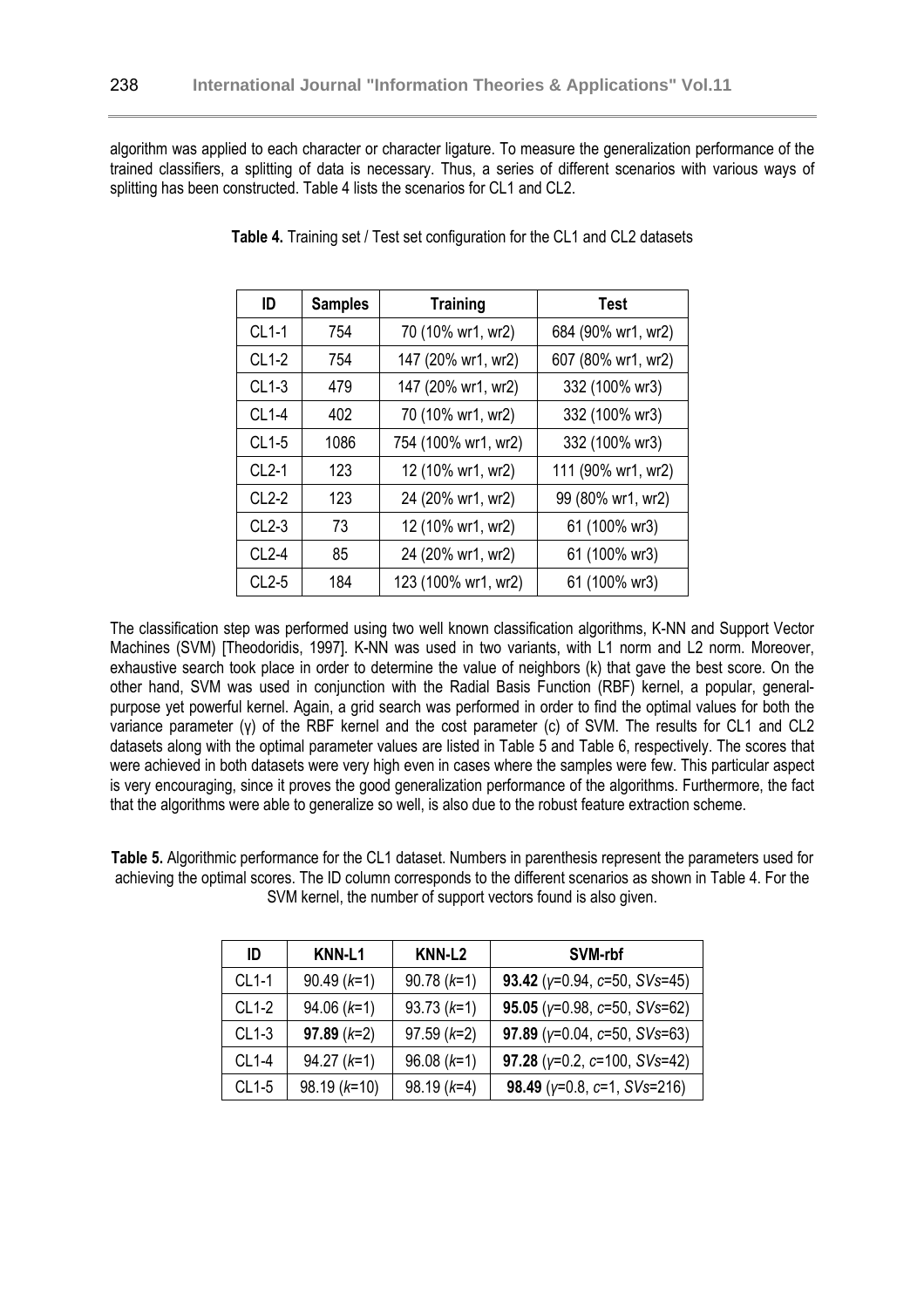| ID      | KNN-L1        | KNN-L <sub>2</sub> | SVM-rbf                                     |
|---------|---------------|--------------------|---------------------------------------------|
| $CL2-1$ | $95.49(k=1)$  | $93.69 (k=1)$      | 94.59 ( $y=0.1$ , $c=10$ , $SVs=9$ )        |
| $CL2-2$ | $93.93(k=1)$  | $92.92 (k=1)$      | 94.94 ( $y=0.1$ , $c=20$ , $SVs=10$ )       |
| $CL2-3$ | 100.0 $(k=1)$ | 100.0 $(k=1)$      | <b>100.0</b> ( $y=0.1$ , $c=10$ , $SVs=9$ ) |
| $CL2-4$ | $98.36 (k=6)$ | $95.99(k=1)$       | 100.0 ( $y=0.1$ , $c=10$ , $SVs=11$ )       |
| $CL2-5$ | $96.72 (k=1)$ | $98.36 (k=1)$      | 100.0 ( $y=0.1$ , $c=10$ , $SVs=24$ )       |

**Table 6.** Algorithmic performance for the CL2 dataset. Numbers in parenthesis represent the parameters used for achieving the optimal scores. The ID column corresponds to the different scenarios as shown in Table 4.

#### **Conclusion**

D-SCRIBE project aims to support and facilitate current and future efforts in manuscript digitization and processing. In this paper, we focus on the problem of recognizing early Christian Greek manuscripts. We propose a novel digital image binarization scheme for low quality historical documents allowing further content exploitation in an efficient way. Additionally, we present a novel methodology that assists recognition of early Christian Greek manuscripts. We strive toward an assessment of the recognition procedure by tracing and recognizing the most frequently appearing characters or character ligatures, using a segmentation-free, quick and efficient approach. Based on the observation that closed cavities appear in the majority of characters and character ligatures, we propose a recognition technique that consists of several distinct stages. Experimental results show that the proposed method gives highly accurate results that offer a great assistance to old Greek handwritten manuscript interpretation.

Future work involves the detection and recognition of the remaining old Greek handwritten character and character ligatures that do not include closed cavities, as well as the testing of the performance of the proposed technique for other types of old handwritten historical manuscripts.

### **Bibliography**

[Chen, 2003] C. H. Chen, J. de Curtins. Word Recognition in a Segmentation-Free Approach to OCR. Second International Conference on Document Analysis and Recognition (ICDAR'93), p. 573-576, 2003.

[Duda, 1973] R. Duda,E. Hart. Pattern Classification and Scene Analysis, Wiley 1973.

[Gatos, 2004] B. Gatos, I. Pratikakis, S. J. Perantonis. Locating Text in Historical Collection Manuscripts. Lecture Notes on AI, SETN 2004, p. 476-485, 2004.

[Gonzalez, 1992] R. C. Gonzalez, R. E. Woods. Digital Image Processing, Addison-Wesley ,1992.

- [Hirano, 2001] T. Hirano, Y. Okada, F. Yoda. Field Extraction Method from Existing Forms Transmitted by Facsimile. Sixth International Conference on Document Analysis and Recognition, ICDAR2001, p. 738-742, 2001.
- [Jung, 1996] D. M. Jung, M. S. Krishnamoorty, G. Nagy, A. Shapira. N-tuple features for OCR revisited, IEEE Trans. PAMI vol. 18, no. 7, p. 734-745, 1996.
- [Kavallieratou, 2002] E. Kavallieratou, N. Fakotakis, G. Kokkinakis. Handwritten character recognition based on structural characteristics. 16<sup>th</sup> International Conference on Pattern Recognition, p. 139-142, 2002.
- [Kim, 1996] I. K. Kim, R. H. Park. Local adaptive thresholding based on a water flow model. Second Japan-Korea Joint Workshop on Computer Vision, Japan , p. 21-27, 1996.
- [Lu, 2002] Y. Lu, C. L. Tan. Combination of multiple classifiers using probabilistic dictionary and its application to postcode recognition. Pattern Recognition 35, p. 2823-2832, 2002.
- [Mori, 1992] S. Mori, C. Y. Suen, K. Yamamoto. Historical review of OCR research and development, Proc. IEEE, vol. 80, p.1029-1058, 1992.

[Niblack, 1986] W. Niblack. An Introduction to Digital Image Processing. Englewood Cliffs, N.J., Prentice Hall p.115-116, 1986.

[Otsu, 1979] N. Otsu. A threshold selection method from gray-level histograms. IEEE Trans. Systems Man Cybernet. 9 (1) p.62-66, 1979.